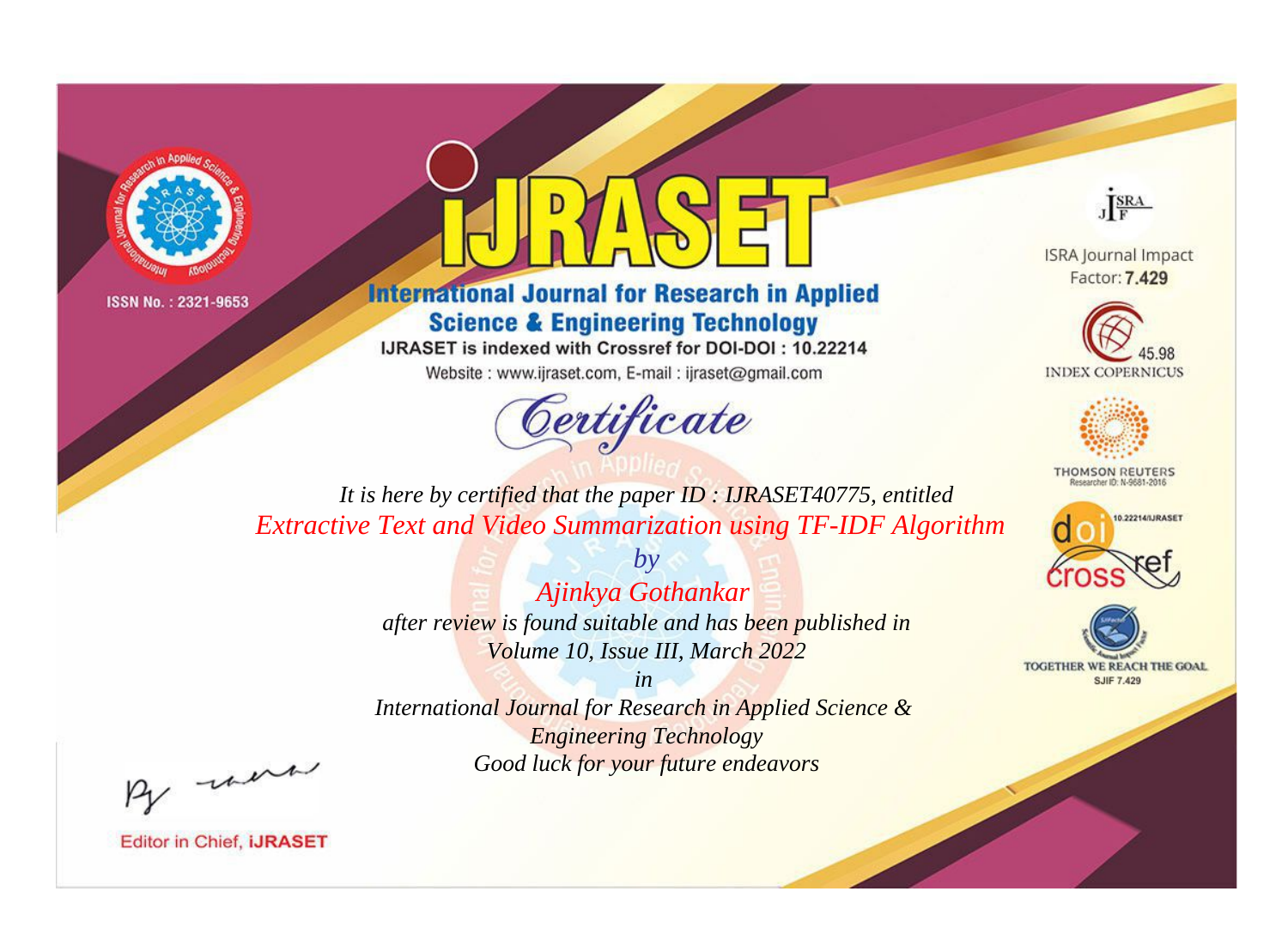



**International Journal for Research in Applied Science & Engineering Technology** 

IJRASET is indexed with Crossref for DOI-DOI: 10.22214

Website: www.ijraset.com, E-mail: ijraset@gmail.com



JERA

**ISRA Journal Impact** Factor: 7.429





**THOMSON REUTERS** 



TOGETHER WE REACH THE GOAL **SJIF 7.429** 

*It is here by certified that the paper ID : IJRASET40775, entitled Extractive Text and Video Summarization using TF-IDF Algorithm*

> *Lavish Gupta after review is found suitable and has been published in Volume 10, Issue III, March 2022*

*by*

*in* 

*International Journal for Research in Applied Science & Engineering Technology Good luck for your future endeavors*

By morn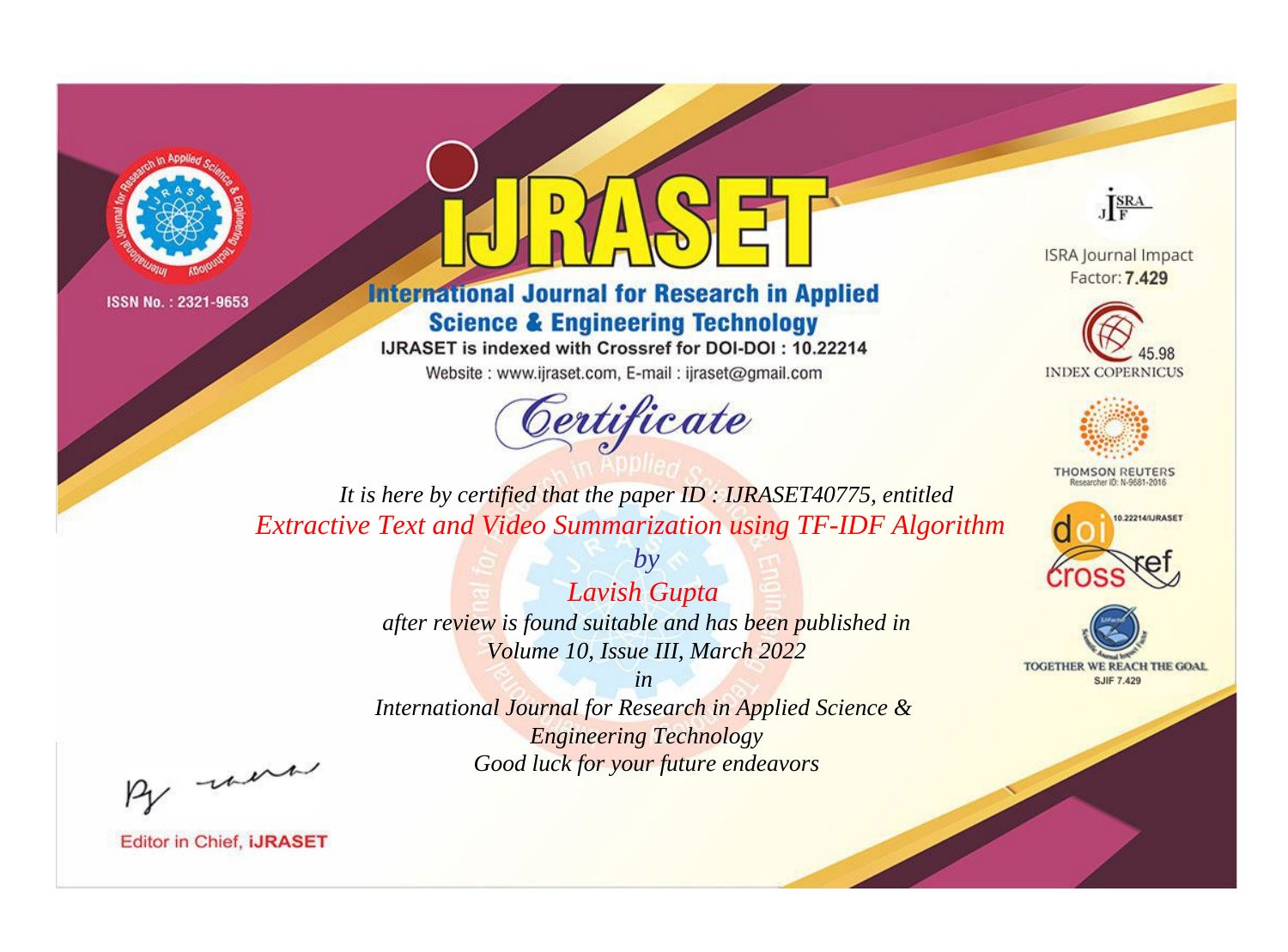



**International Journal for Research in Applied Science & Engineering Technology** 

IJRASET is indexed with Crossref for DOI-DOI: 10.22214

Website: www.ijraset.com, E-mail: ijraset@gmail.com



JERA

**ISRA Journal Impact** Factor: 7.429





**THOMSON REUTERS** 



TOGETHER WE REACH THE GOAL **SJIF 7.429** 

*It is here by certified that the paper ID : IJRASET40775, entitled Extractive Text and Video Summarization using TF-IDF Algorithm*

> *Niharika Bisht after review is found suitable and has been published in Volume 10, Issue III, March 2022*

*by*

*in* 

*International Journal for Research in Applied Science & Engineering Technology Good luck for your future endeavors*

By morn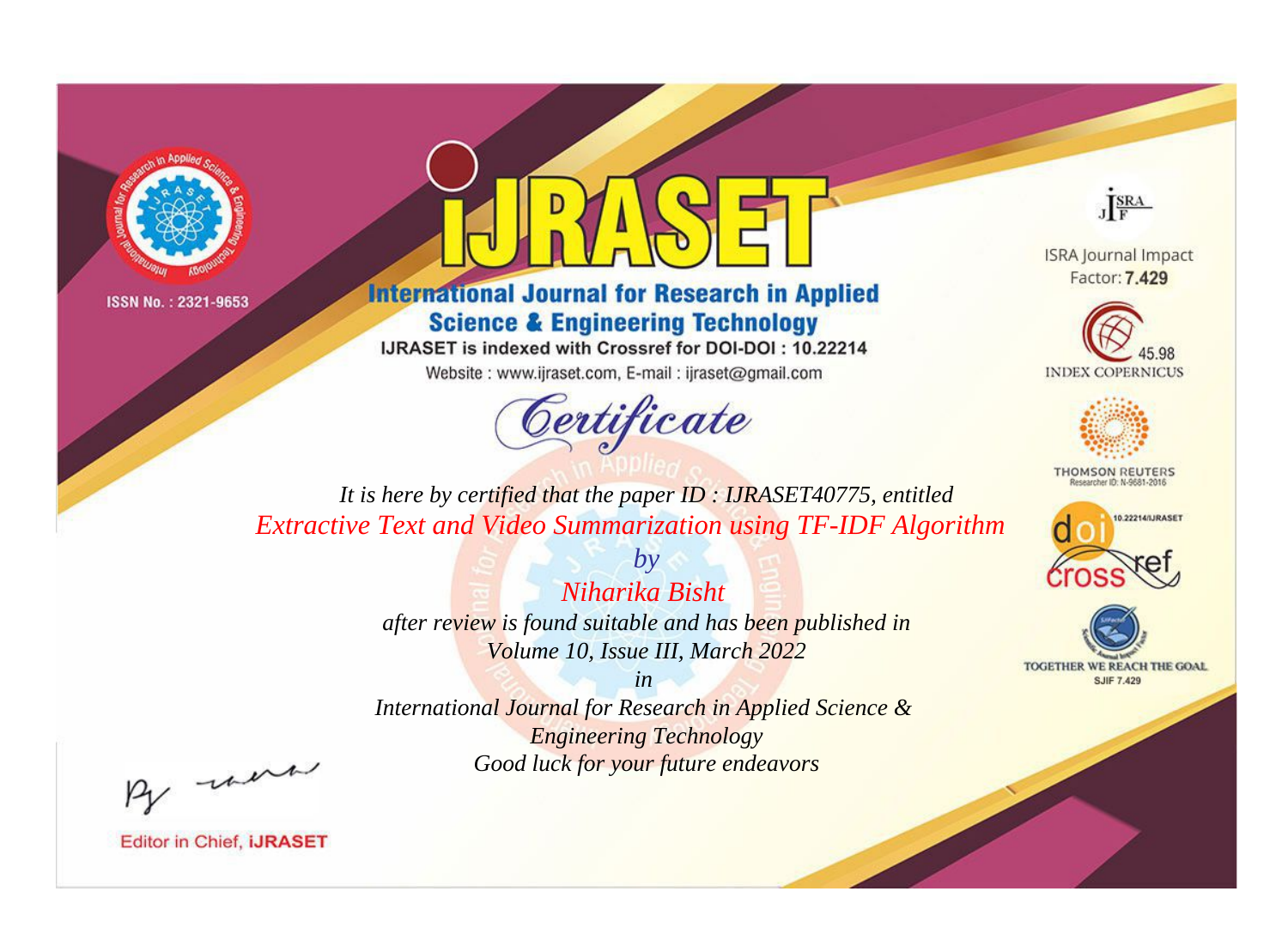



**International Journal for Research in Applied Science & Engineering Technology** 

IJRASET is indexed with Crossref for DOI-DOI: 10.22214

Website: www.ijraset.com, E-mail: ijraset@gmail.com



JERA

**ISRA Journal Impact** Factor: 7.429





**THOMSON REUTERS** 



TOGETHER WE REACH THE GOAL **SJIF 7.429** 

*It is here by certified that the paper ID : IJRASET40775, entitled Extractive Text and Video Summarization using TF-IDF Algorithm*

> *Samiksha Nehe after review is found suitable and has been published in Volume 10, Issue III, March 2022*

*by*

*in* 

*International Journal for Research in Applied Science & Engineering Technology Good luck for your future endeavors*

By morn